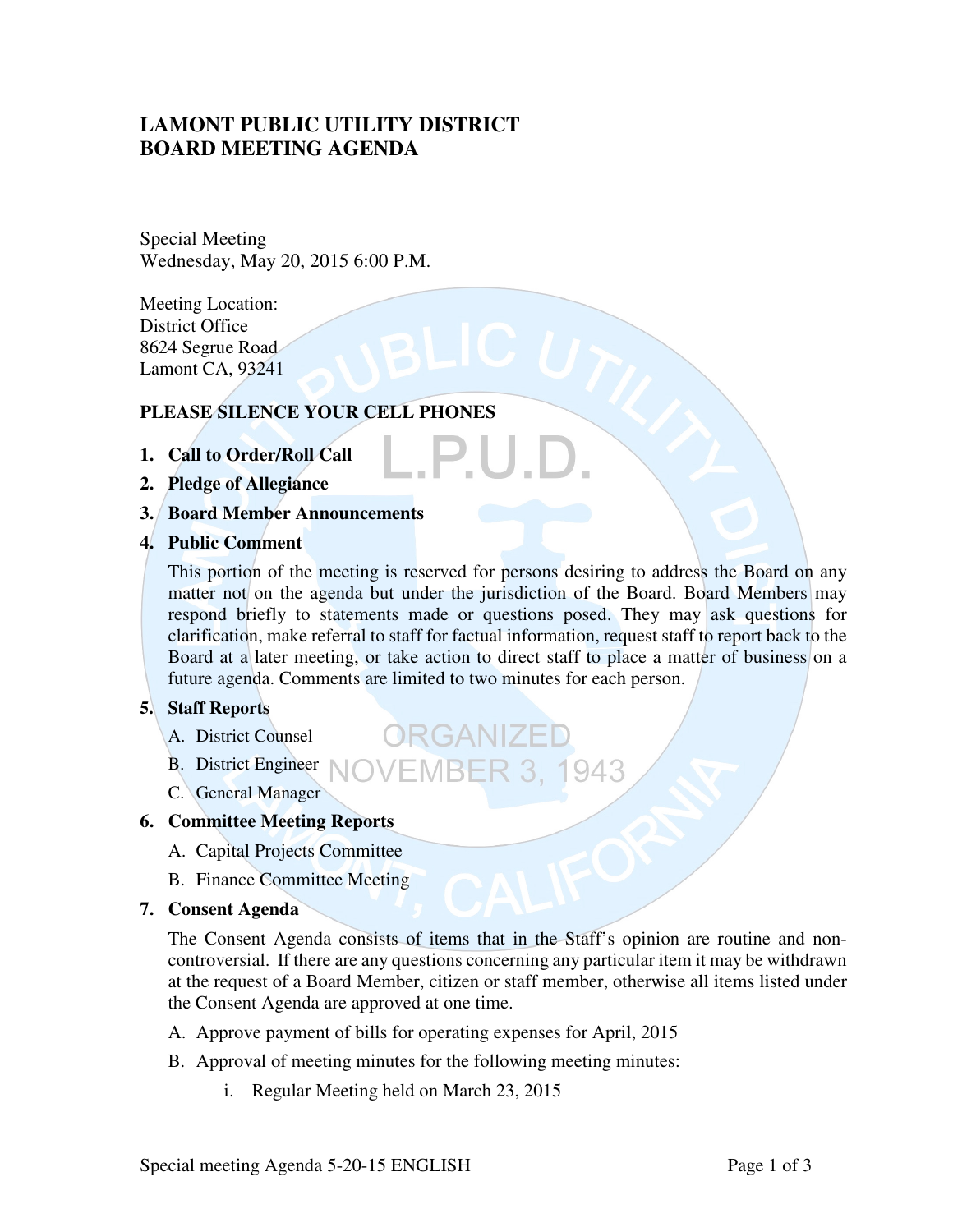- ii. Regular Meeting held on April 27, 2015
- C**.** Approval of financial statements for April, 2015
- D. Approval of Payroll Journal for May, 2015
- E. Progress Pay Estimates (PPE) for Capital Projects for April, 2015
	- i. Water Well #19, PPE #12, Brough Construction Inc., \$136,637.28

#### **8. Regular Agenda**

- A. Report and Possible Minute Action: Consideration and possible selection of Solar Photovoltaic System vendor; **General Manager, Nick Turner**
- B. Information Only: Update on New Groundwater Use Regulations adopted by the State; **General Manager, Nick Turner**
- C. Report and Possible Minute Action: Consideration and possible approval of proposal received from Brown Armstrong for the preparation of the District's audited financial statements for fiscal year ending June 30, 2015; **General Manager, Nick Turner**
- D. Report and Possible Minute Action: Consideration and possible selection of vacuuming and jetting truck vendor; **General Manager, Nick Turner**
- E. Report and Possible Minute Action: Consideration and possible approval of staff to obtain Class B driver's license; **General Manager, Nick Turner**
- F. Report and Possible Minute Action: Consideration and possible approval of the Contract Documents for the Well #18 TCP Treatment System Project and to proceed with the bid phase of the project; **District Engineer, JT Gardiner**
- G. Report and Possible Minute Action: Consideration and possible approval to submit to US Fish & Wildlife and State Department of Fish and Game an Annual Compliance Report for the period of 2008-2014, prepared by McFaddin Endangered Species Assessments and required as part of the Habitat Conservation Plan and Incidental Take Permit TE106826-0 for APN 185-350-55; **General Manager, Nick Turner**
- H. Information Only: Possible future request for the annexation of several properties located at the westerly end of Mt. View Road, at Fairfax Rd.; **General Manager, Nick Turner**
- I. Report and Possible Minute Action: Consideration and approval to contribute support towards training workshops for board members and other community members; **Board President Prado**
- J. Report and Possible Minute Action: Consideration and possible approval to support the California Endowment's preparation of an independent analysis of the District's Plan B for Effluent Disposal; **Board President Prado**
- K. Report and Possible Minute Action: Consideration and possible approval of Board requested District staffing reorganization; **General Manager, Nick Turner**
- L. Report and Possible Minute Action: Update on commercial project and receipt of District fees for 9001 Main Street; **Director Cruz**